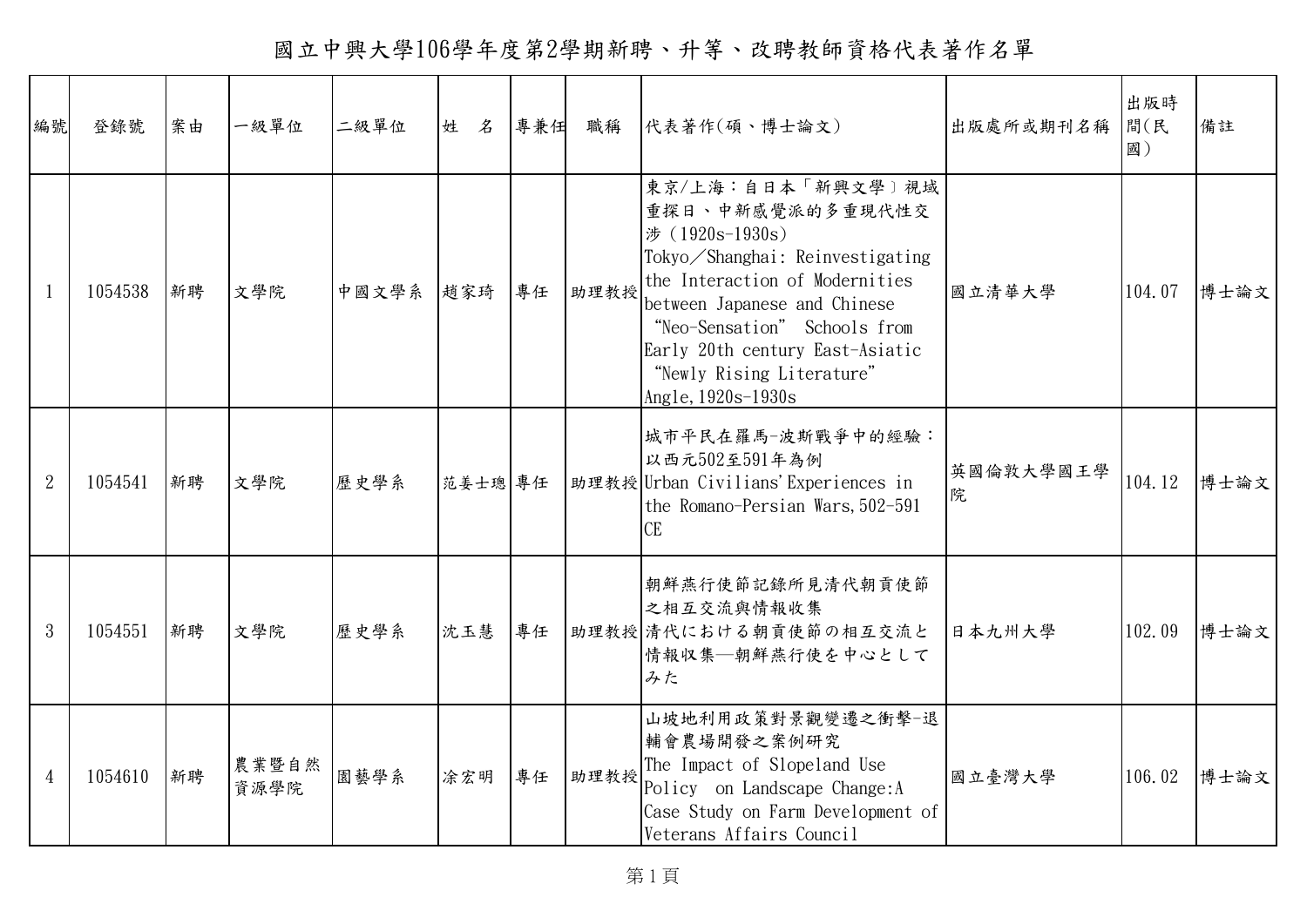國立中興大學106學年度第2學期新聘、升等、改聘教師資格代表著作名單

| 編號              | 登錄號     | 案由 | 一級單位          | 二級單位        | 姓<br>名 | 專兼任      | 職稱   | 代表著作(碩、博士論文)                                                                                                                                                                                                    | 出版處所或期刊名稱                                        | 出版時<br>間(民<br>國) | 備註   |
|-----------------|---------|----|---------------|-------------|--------|----------|------|-----------------------------------------------------------------------------------------------------------------------------------------------------------------------------------------------------------------|--------------------------------------------------|------------------|------|
| 5               | 1054527 | 新聘 | 農業暨自然<br>資源學院 | 森林學系        | 陳相伶    | 專任       | 助理教授 | 道路及交通對動物分布、空間利用及<br>活動的屏障效應<br>Barrier effects of roads and<br>traffic on animal<br>occurrence, space use, and<br>movements                                                                                     | 美國亞利桑那州立大<br>學                                   | 104.05           | 博士論文 |
| $6\phantom{1}6$ | 1054607 | 新聘 | 農業暨自然<br>資源學院 | 昆蟲學系        | 吳明城    | 專任       |      | 經由PCR-RFLP檢測蜜蜂粒線體DNA顯示<br>台灣有兩種西方蜂品系<br>助理教授 PCR-RFLP of mitochondrial DNA<br>reveals two origins of Apis<br>mellifera in Taiwan                                                                                | SAUDI JOURNAL OF<br><b>BIOLOGICAL SCIENCES</b>   | 105.12           |      |
| $\overline{7}$  | 1054530 | 新聘 | 農業暨自然<br>資源學院 | 食品安全研<br>究所 | 林信堂    | 專任       |      | 抗木瓜輪點病毒基因改造木瓜之全果<br>實90天重複劑量餵食試驗<br>Repeated Dose 90-Day Feeding<br>助理教授 Study of Whole Fruits of<br>Genetically Modified Papaya<br>Resistant to Papaya Ringspot<br>Virus in Rats                               | JOURNAL OF<br>AGRICULTURAL AND<br>FOOD CHEMISTRY | 104.01           |      |
| 8               | 1054606 | 新聘 | 農業暨自然<br>資源學院 | 食品安全研<br>究所 | 陳瀅太    | 專案<br>專任 | 助理教授 | 透過抑制第二型糖尿病之甲基轉移酶1<br>會增加NR4A1的表現並抑制血糖<br>Inhibition of DNA<br>methyltransferase 1 increases<br>nuclear receptor subfamily 4<br>group A member 1 expression and<br>decreases blood glucose in type 2<br>diabetes | ONCOTARGET                                       | 106.06           |      |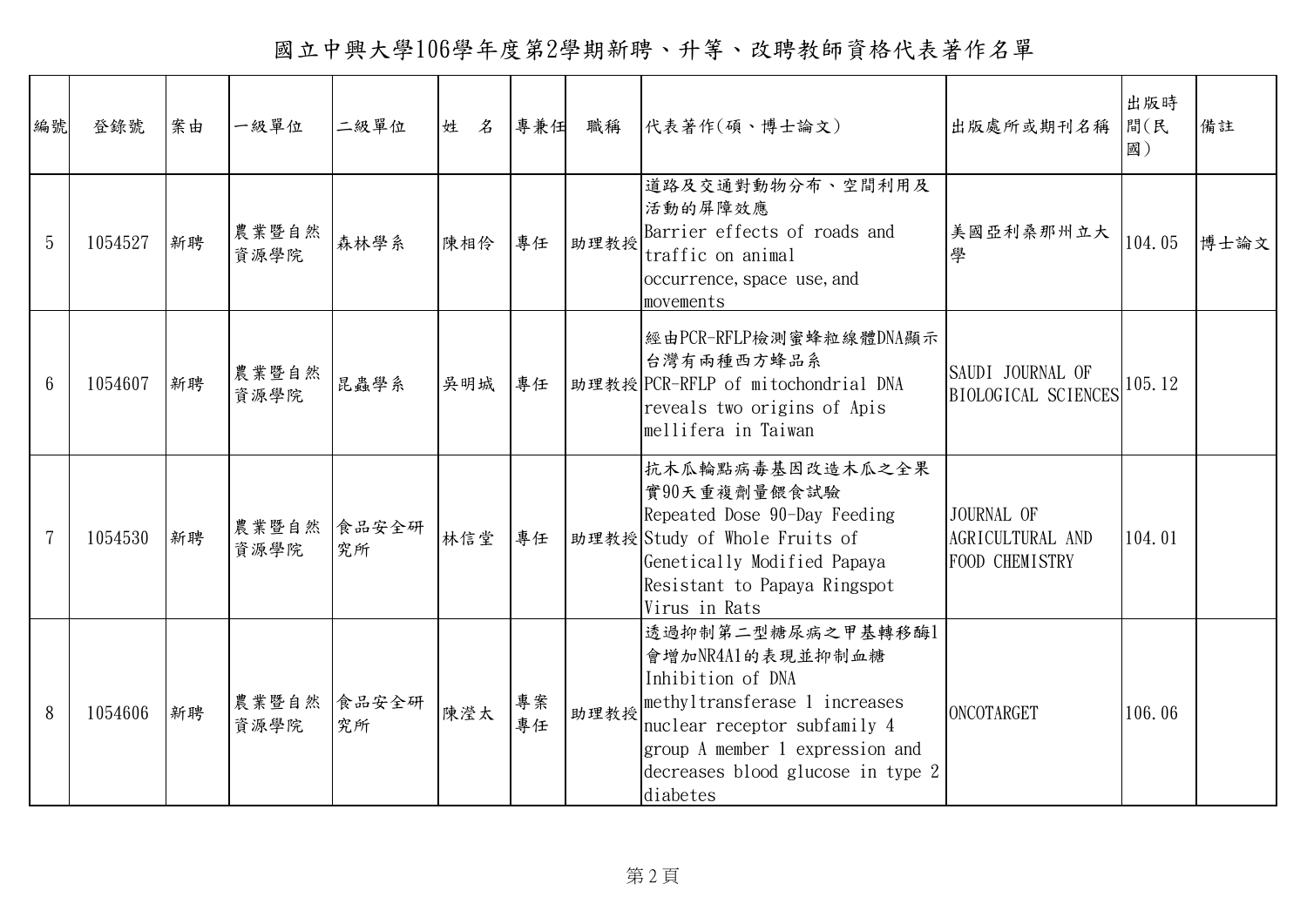國立中興大學106學年度第2學期新聘、升等、改聘教師資格代表著作名單

| 編號 | 登錄號     | 案由 | 一級單位          | 二級單位        | 姓<br>名 | 專兼任      | 職稱   | 代表著作(碩、博士論文)                                                                                                                                                                                                                                               | 出版處所或期刊名稱                                         | 出版時<br>間(民<br>國) | 備註   |
|----|---------|----|---------------|-------------|--------|----------|------|------------------------------------------------------------------------------------------------------------------------------------------------------------------------------------------------------------------------------------------------------------|---------------------------------------------------|------------------|------|
| 9  | 1054528 | 新聘 | 農業暨自然<br>資源學院 | 食品安全研<br>究所 | 林哲安    | 專案<br>專任 |      | 麵包果類黃酮衍生物減輕高度醣化終<br>產物促進HCT116大腸癌細胞惡化之效<br>應<br>助理教授 Breadfruit flavonoid derivatives<br>attenuate advanced glycation end<br>products (AGEs)-enhanced colon<br>malignancy in HCT116 cancer cells                                                           | JOURNAL OF<br><b>FUNCTIONAL FOODS</b>             | 106.04           |      |
| 10 | 1054605 | 新聘 | 農業暨自然<br>資源學院 | 食品安全研<br>究所 | 呂瑾立    | 專案<br>專任 |      | 第一型糖尿病之流行病學特徵以及嚴<br>重低血糖併發症對罹患心血管疾病風<br>險及全死因死亡率的影響<br>Epidemiological Characteristics<br>助理教授 and The Effect of Severe<br>Hypoglycemia on the Risks of<br>Cardiovascular Disease and All-<br>cause Mortality in Patients with<br>Type 1 Diabetes Mellitus | 國立成功大學                                            | 105.01           | 博士論文 |
| 11 | 1054604 | 新聘 | 理學院           | 化學系         | 盧臆中    | 專任       | 助理教授 | 基質輔助雷射脫附游離法中離子強度<br>與熱質子轉移之研究<br>Ion-to-Neutral Ratios and Thermal AMERICAN SOCIETY<br>Proton Transfer in Matrix-<br>Assisted Laser<br>Desorption/Ionization                                                                                               | JOURNAL OF THE<br>FOR MASS<br><b>SPECTROMETRY</b> | 103.03           |      |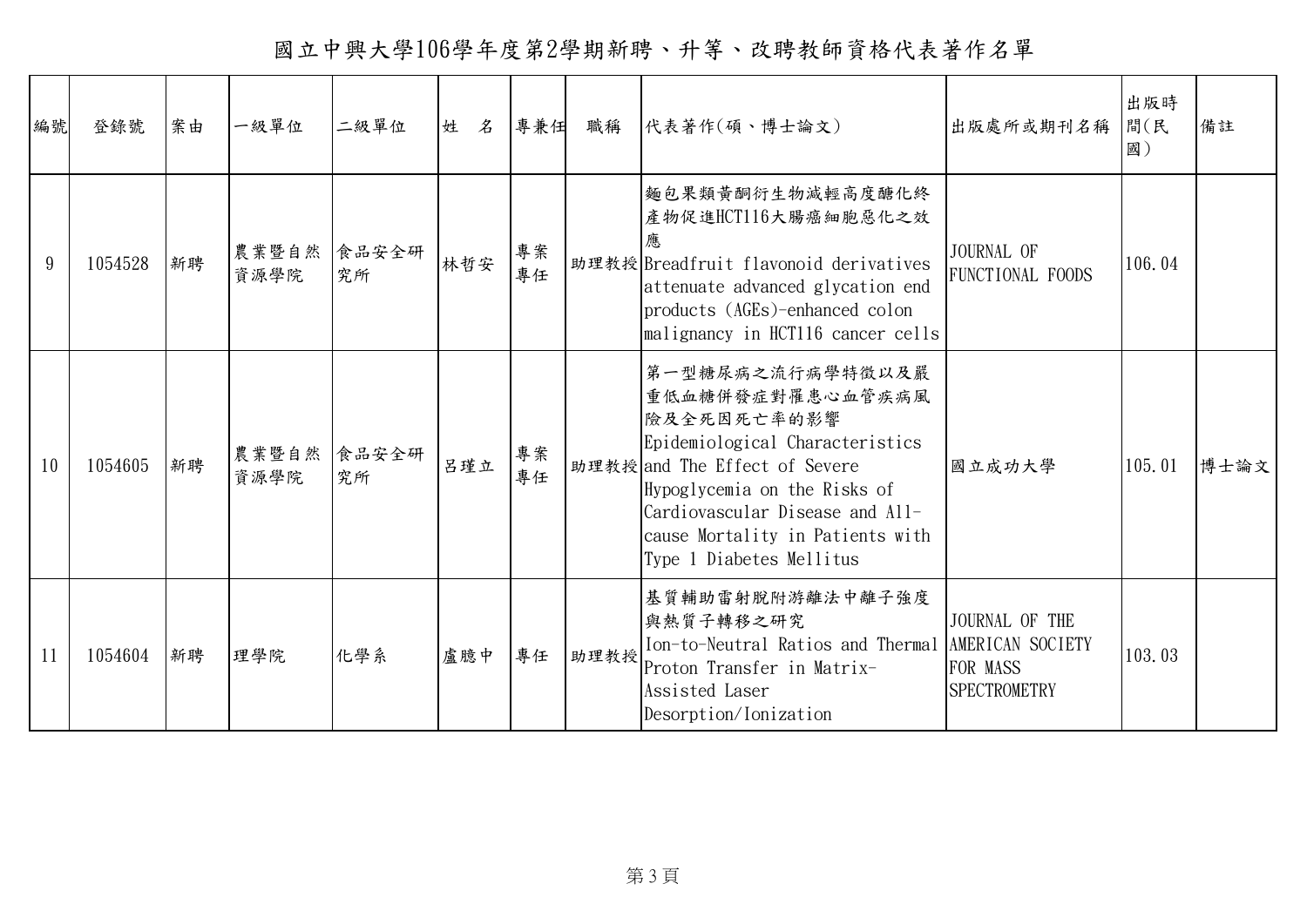國立中興大學106學年度第2學期新聘、升等、改聘教師資格代表著作名單

| 編號 | 登錄號     | 案由 | 一級單位 | 二級單位       | 姓<br>名 | 專兼任             | 職稱   | 代表著作(碩、博士論文)                                                                                                                                                                                                  | 出版處所或期刊名稱                                                    | 出版時<br>間(民<br>國) | 備註 |
|----|---------|----|------|------------|--------|-----------------|------|---------------------------------------------------------------------------------------------------------------------------------------------------------------------------------------------------------------|--------------------------------------------------------------|------------------|----|
| 12 | 1054532 | 新聘 | 理學院  | 化學系        | 林正坤    | 專任<br>(教學<br>型) |      | 由 D-lyxono-1, 4-Lactone設計和合成<br>正交保護之D-和 L-beta-<br>Hydroxyenduracididines<br>助理教授 Design and Synthesis of<br>Orthogonally Protected D- and L-<br>beta-Hydroxyenduracididines from<br>$D-lyxono-1, 4-Lactone$ | ORGANIC LETTERS                                              | 105.10           |    |
| 13 | 1054601 | 新聘 | 工學院  | 土木工程學<br>糸 | 蔡慧萍    | 專任              |      | 台灣植被長期空間趨勢探討一應用冗餘<br>分析和階層分群法進行AVHRR NDVI資<br>料分析<br>助理教授 Exploring Long Term Spatial<br>Vegetation Trends in Taiwan from<br>AVHRR NDVI3g Dataset Using RDA<br>and HCA Analyses                               | REMOTE SENSING                                               | 105.03           |    |
| 14 | 1054600 | 新聘 | 工學院  | 土木工程學<br>糸 | 鄒瑞卿    | 專任              | 助理教授 | 台北都會區深開挖樁筏基礎與連續壁<br>之力學行為研究<br>MECHANICAL BEHAVIORS OF PILED-<br>RAFT FOUNDATION AND DIAPHRAGM<br>WALL IN DEEP EXCAVATION OF TAIPEI<br><b>METROPOLITAN</b>                                                    | JOURNAL OF MARINE<br><b>SCIENCE AND</b><br>TECHNOLOGY-TAIWAN | 106.10           |    |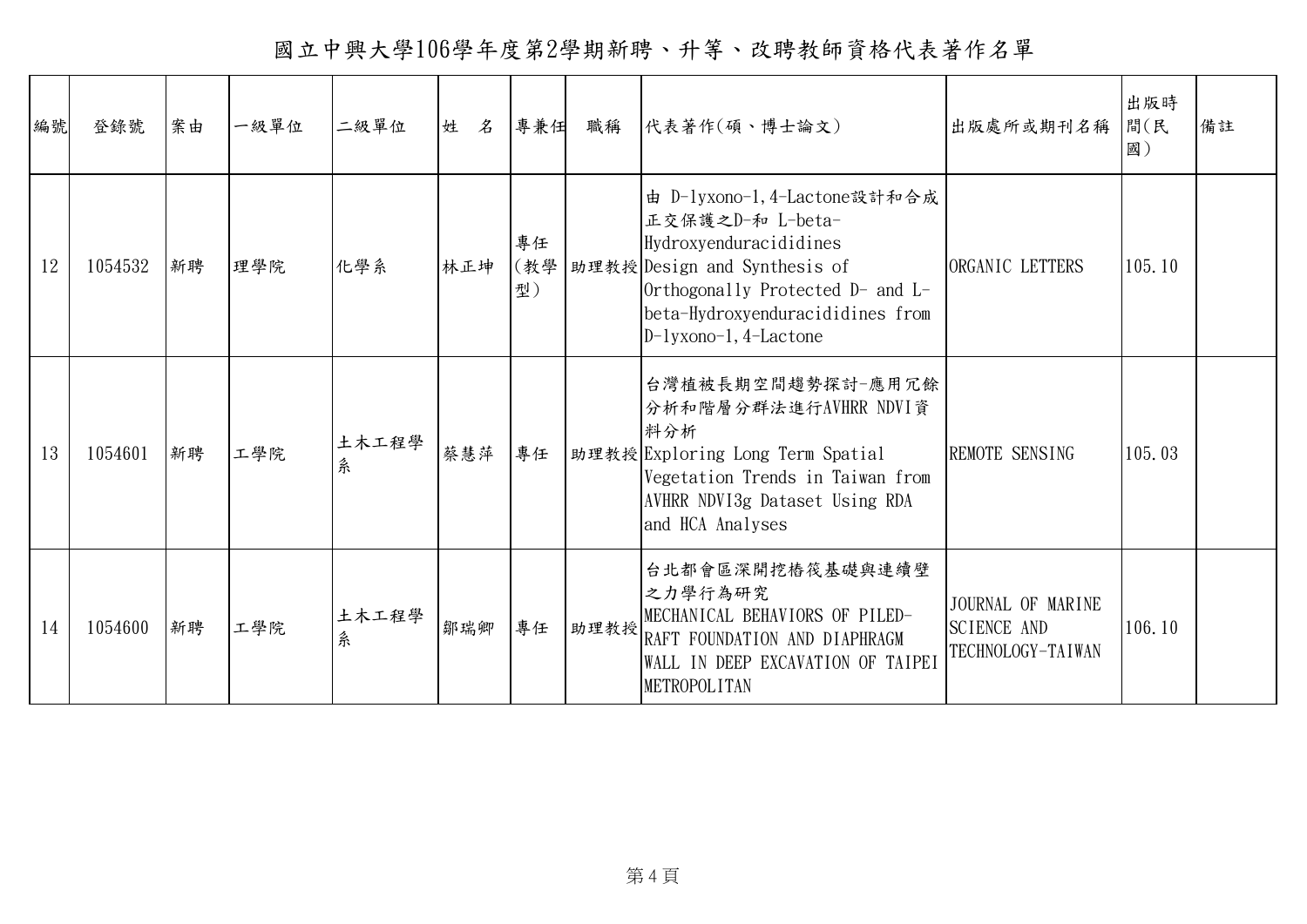國立中興大學106學年度第2學期新聘、升等、改聘教師資格代表著作名單

| 編號 | 登錄號     | 案由 | 一級單位  | 二級單位        | 姓<br>名 | 專兼任 | 職稱   | 代表著作(碩、博士論文)                                                                                                                                                                                                                    | 出版處所或期刊名稱                  | 出版時<br>間(民<br>國) | 備註 |
|----|---------|----|-------|-------------|--------|-----|------|---------------------------------------------------------------------------------------------------------------------------------------------------------------------------------------------------------------------------------|----------------------------|------------------|----|
| 15 | 1054598 | 新聘 | 工學院   | 化學工程學<br>糸  | 姜文軒    | 專任  |      | 開發具備表面電荷轉換與增強腫瘤滲<br>透及攝取的奈米微粒應用於影像導引<br>之光熱化學複合治療<br>Active Tumor Permeation and<br>助理教授 Uptake of Surface Charge-<br>Switchable Theranostic<br>Nanoparticles for Imaging-Guided<br>Photothermal/Chemo Combinatorial<br>Therapy | THERANOSTICS               | 106.01           |    |
| 16 | 1054599 | 新聘 | 生命科學院 | 生物化學研<br>究所 | 蕭貴陽    | 專任  |      | 環型核醣核酸CCDC66非編碼效應促進<br>大腸癌生長與轉移<br>助理教授 Noncoding Effects of Circular RNA CANCER RESEARCH<br>CCDC66 Promote Colon Cancer<br>Growth and Metastasis                                                                               |                            | 106.05           |    |
| 17 | 1054558 | 新聘 | 獸醫學院  | 獸醫學系        | 劉新梧    | 專任  | 助理教授 | 痘病毒之脫帽酵素抑制雙股核糖核酸<br>引發之宿主先天性抗病毒反應並增進<br>病毒毒力<br>Poxvirus Decapping Enzymes<br>Enhance Virulence by Preventing<br>the Accumulation of dsRNA and the<br>Induction of Innate Antiviral<br>Responses                                | CELL HOST & MICROBE 104.03 |                  |    |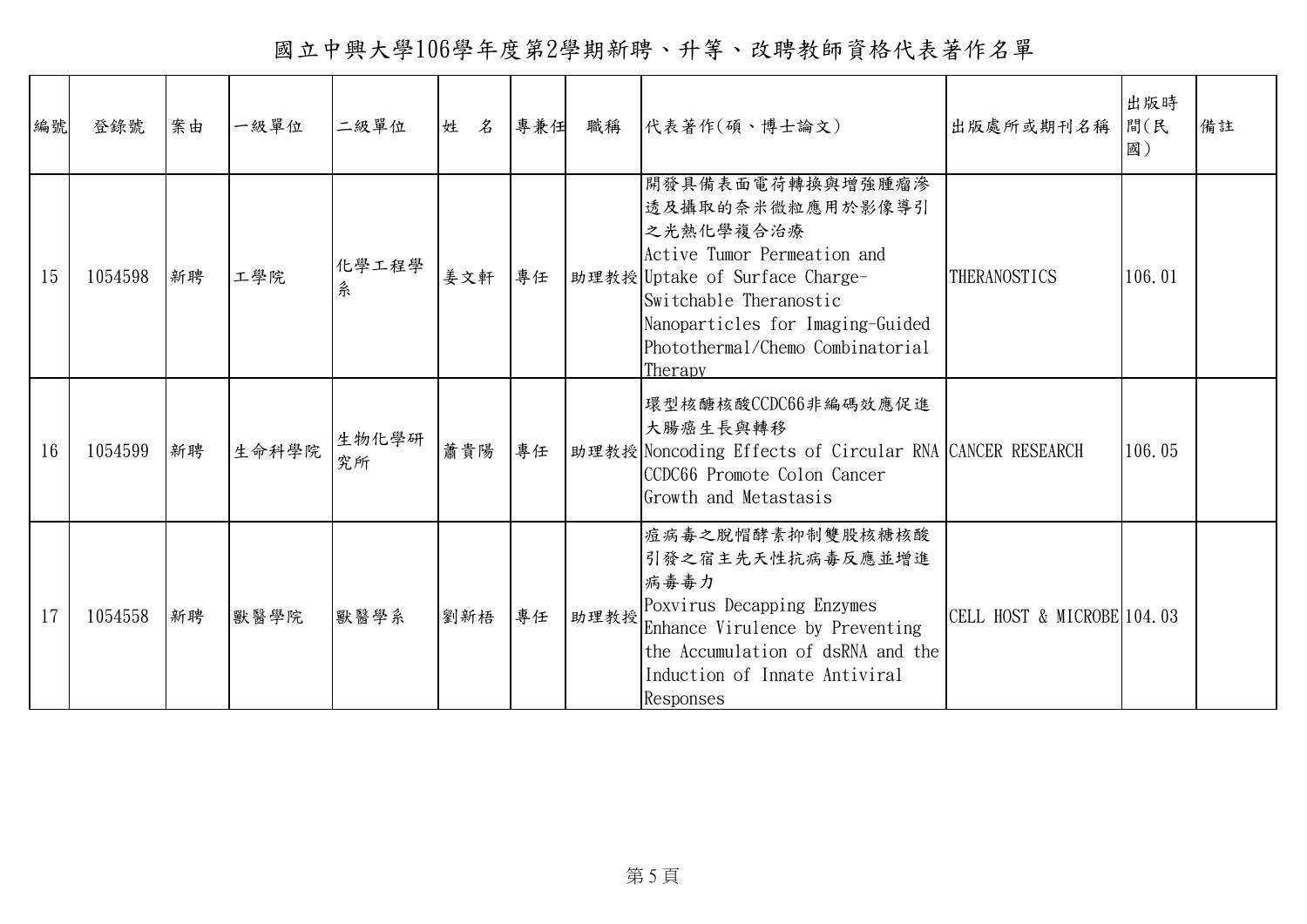國立中興大學106學年度第2學期新聘、升等、改聘教師資格代表著作名單

| 編號 | 登錄號     | 案由 | 一級單位          | 二級單位                 | 姓<br>名 | 專兼任 | 職稱   | 代表著作(碩、博士論文)                                                                                                                                                                                                                                           | 出版處所或期刊名稱             | 出版時<br>間(民<br>國) | 備註   |
|----|---------|----|---------------|----------------------|--------|-----|------|--------------------------------------------------------------------------------------------------------------------------------------------------------------------------------------------------------------------------------------------------------|-----------------------|------------------|------|
| 18 | 1054525 | 新聘 | 法政學院          | 法律學系                 | 陳俊偉    | 專任  | 助理教授 | 危險故意於現代刑法中的意義與內涵-<br>對於危險刑法於保安社會中復甦之反<br>思<br>Sinn und Bedeutung des<br>Gefahrdungsovrsatzes im modernen<br>Strafrecht-Zugleich unzeitgemabe<br>Uberlegungen uber die<br>Wiederbelebung des<br>Gefahrdungsstrafrechts in der<br>Sicherheisgesellschsft | 德國法蘭克福大學              | 104.07           | 博士論文 |
| 19 | 1054613 | 升等 | 文學院           | 台灣文學與<br>跨國文化研<br>究所 | 朱惠足    | 專任  | 教授   | 帝國下的權力與親密:殖民地台灣小<br>說中的種族關係                                                                                                                                                                                                                            | 城邦文化事業股份有<br>限公司      | 106.07           | 專書   |
| 20 | 1054583 | 升等 | 農業暨自然<br>資源學院 | 農藝學系                 | 蔣國司    | 專任  | 教授   | 良好的病害嚴重度評估類別尺度應具<br>有那些特質?<br>What Interval Characteristics<br>Make a Good Categorical Disease<br>Assessment Scale?                                                                                                                                    | <b>PHYTOPATHOLOGY</b> | 103.06           |      |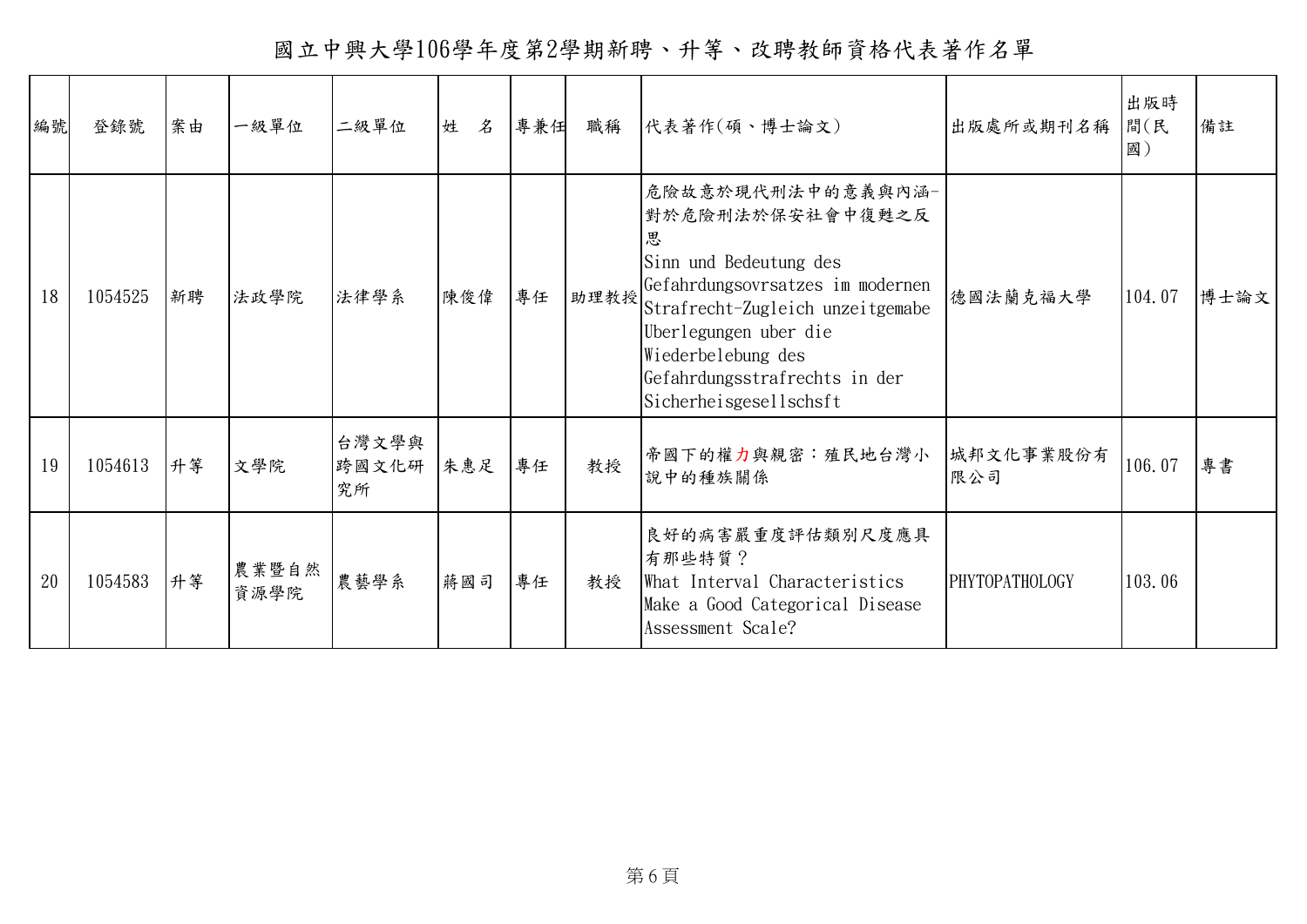國立中興大學106學年度第2學期新聘、升等、改聘教師資格代表著作名單

| 編號 | 登錄號     | 案由 | 一級單位          | 二級單位                | 姓 名 | 專兼任 | 職稱  | 代表著作(碩、博士論文)                                                                                                                                                                                                                                                                                  | 出版處所或期刊名稱                                                   | 出版時<br>間(民<br>國) | 備註 |
|----|---------|----|---------------|---------------------|-----|-----|-----|-----------------------------------------------------------------------------------------------------------------------------------------------------------------------------------------------------------------------------------------------------------------------------------------------|-------------------------------------------------------------|------------------|----|
| 21 | 1054609 | 升等 | 農業暨自然<br>資源學院 | 動物科學系               | 江信毅 | 專任  | 副教授 | 探討Lactobacillus formosensis<br>S215T與Lactobacillus buchneri對甘<br>藷莖葉青貯之品質與濃縮丹寧於體外<br>瘤胃液生物活性之影響<br>Effects of Lactobacillus<br>formosensis S215T and<br>Lactobacillus buchneri on quality<br>and in vitro ruminal biological<br>activity of condensed tannins in<br>sweet potato vines silage | Journal of Applied<br>MicroBiology                          | 105.11           |    |
| 22 | 1054584 | 升等 | 農業暨自然<br>資源學院 | 生物產業機<br>電工程學系      | 黄國益 | 專任  | 教授  | 新型之結球白菜種子選別系統<br>A Novel Auto-sorting System for<br>Chinese Cabbage Seeds                                                                                                                                                                                                                     | Sensors                                                     | 106.04           |    |
| 23 | 1054582 | 升等 | 農業暨自然<br>資源學院 | 土壤環境科<br>學系         | 黃政華 | 專任  |     | 棘孢木黴菌對蕃茄養分吸收和萎凋病<br>的影響<br>副教授 Effect of Trichoderma asperellum<br>on nutrient uptake and Fusarium<br>wilt of tomato                                                                                                                                                                          | Crop Protection                                             | 106.03           |    |
| 24 | 1054581 | 升等 | 農業暨自然<br>資源學院 | 國際農企業<br>學士學位學<br>程 | 謝奇明 | 專任  |     | 以階層線性模式分析主題遊樂園服務<br>行銷三角關係<br>副教授 A Multilevel Analysis of the<br>Service Marketing Triangle in<br>Theme Parks                                                                                                                                                                                | Journal of Travel $\frac{1}{2}$ 106.07<br>Tourism Marketing |                  |    |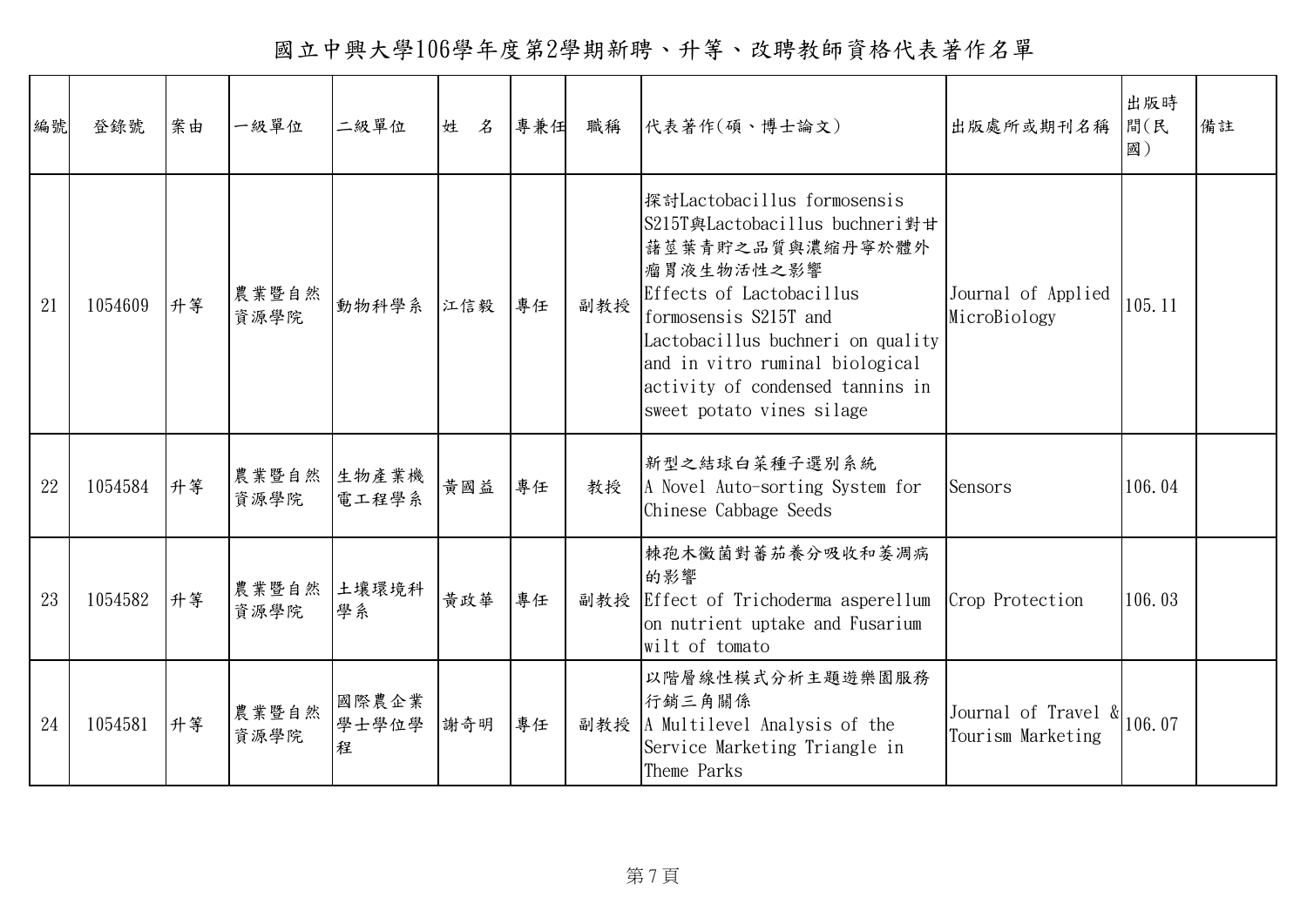國立中興大學106學年度第2學期新聘、升等、改聘教師資格代表著作名單

| 編號 | 登錄號     | 案由 | 一級單位 | 二級單位          | 姓 名 | 專兼任 | 職稱  | 代表著作(碩、博士論文)                                                                                                                                                                                                                | 出版處所或期刊名稱                                             | 出版時<br>間(民<br>國) | 備註 |
|----|---------|----|------|---------------|-----|-----|-----|-----------------------------------------------------------------------------------------------------------------------------------------------------------------------------------------------------------------------------|-------------------------------------------------------|------------------|----|
| 25 | 1054534 | 升等 | 理學院  | 化學系           | 林柏亨 | 專任  | 副教授 | 利用改變反應條件合成不同結構:雙<br>核與九核鏑元素金屬團簇的合成,結<br>構與磁性性質<br>Slight synthetic changes<br>eliciting different topologies:<br>synthesis, structure and magnetic<br>properties of novel dinuclear and<br>nonanuclear dysprosium complexes | DALTON TRANSACTIONS 104.10                            |                  |    |
| 26 | 1054580 | 升等 | 理學院  | 應用數學系         | 蔡亞倫 | 專任  |     | 平面四點渦漩問題中一些特殊例子之<br>相對平衡解的個數<br>副教授 Numbers of Relative Equilibria in<br>the Planar Four-Vortex Problem:<br>Some Special Cases                                                                                              | JOURNAL OF<br>NONLINEAR SCIENCE                       | 106.06           |    |
| 27 | 1054568 | 升等 | 理學院  | 應用數學系         | 李渭天 | 專任  | 副教授 | 不含給定偏序及之集合族與魯貝爾有<br>界性質<br>Poset-free families and Lubell-<br>boundedness                                                                                                                                                   | JOURNAL OF<br><b>COMBINATORIAL</b><br>THEORY SERIES A | 104.08           |    |
| 28 | 1054567 | 升等 | 理學院  | 資訊科學與<br>工程學系 | 吳俊霖 | 專任  | 教授  | 一個基於模板縮減與視覺導引自我組<br>織映射圖的最近鄰居分類器之快速資<br>料簡化演算法<br>A fast prototype reduction method APPLIED<br>based on template reduction and<br>visualization-induced self-<br>organizing map for nearest<br>neighbor algorithm           | <b>INTELLIGENCE</b>                                   | 102.10           |    |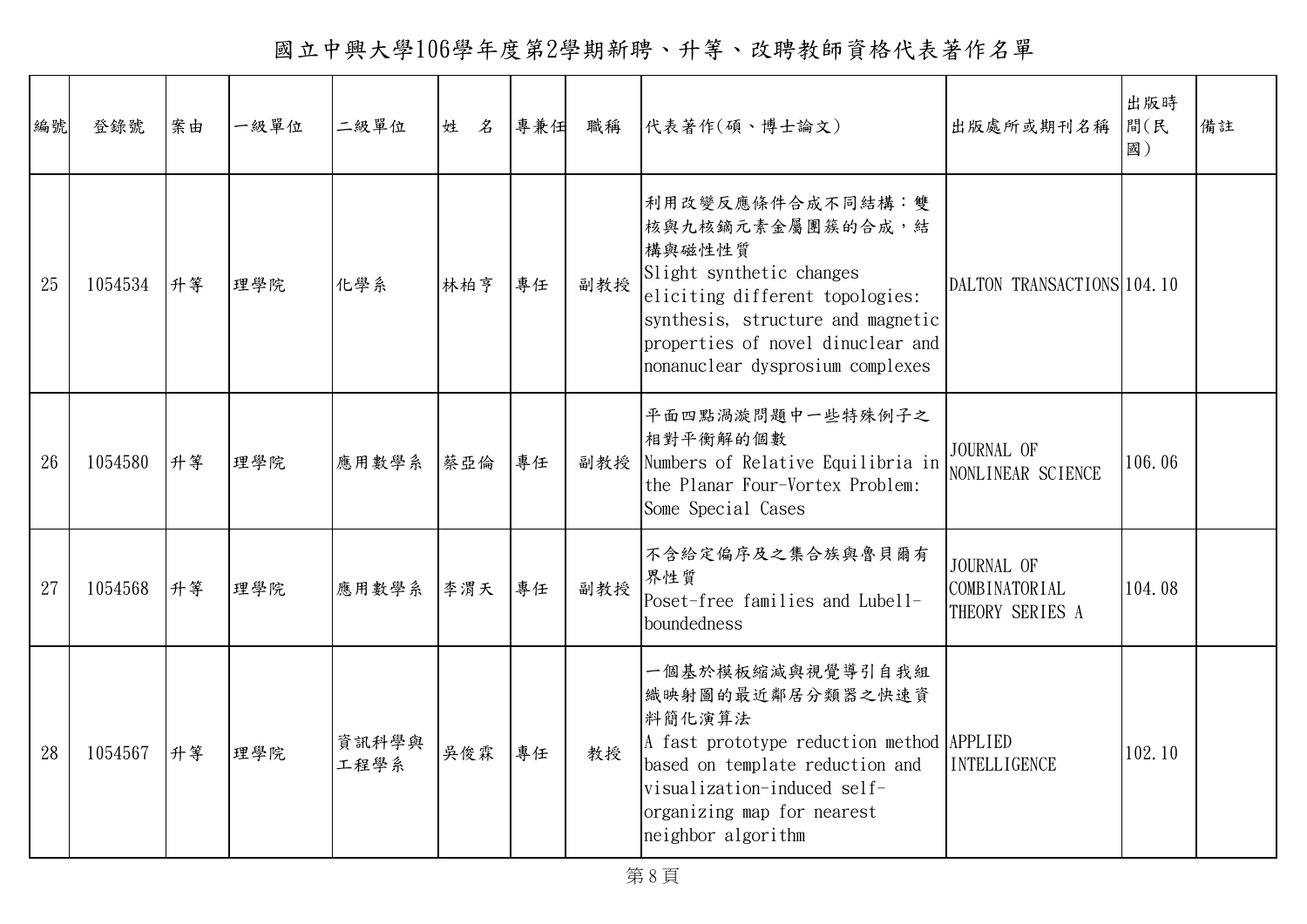國立中興大學106學年度第2學期新聘、升等、改聘教師資格代表著作名單

| 編號 | 登錄號     | 案由 | 一級單位 | 二級單位        | 姓<br>$\mathcal{Z}$ | 專兼任 | 職稱  | 代表著作(碩、博士論文)                                                                                                                                                                 | 出版處所或期刊名稱                                                 | 出版時<br>間(民<br>國) | 備註 |
|----|---------|----|------|-------------|--------------------|-----|-----|------------------------------------------------------------------------------------------------------------------------------------------------------------------------------|-----------------------------------------------------------|------------------|----|
| 29 | 1054557 | 升等 | 獸醫學院 | 獸醫學系        | 陳冠升                | 專任  |     | 六隻雪貂胰島素腫瘤的超音波影像特<br>副教授 徴Ultrasonographic features of<br>insulinoma in six ferrets                                                                                           | Veterinary<br>Radiology &<br>Ultrasound                   | 106.07           |    |
| 30 | 1054563 | 升等 | 管理學院 | 行銷學系        | 武為棣                | 專任  | 副教授 | 供應商採訂單融資時之支援性訂價採<br>購模型<br>A supportive pricing model for<br>suppliers with purchase order<br>financing                                                                      | <b>INTERNATIONAL</b><br>JOURNAL OF<br>PRODUCTION RESEARCH | 106.05           |    |
| 31 | 1054562 | 升等 | 管理學院 | 會計學系        | 龐雅文                | 專任  | 副教授 | 合併成功捕獲機率於估計戶外遊憩需<br>求函數之研究<br>Incorporating the effect of<br>successfully bagging big game<br>into recreational hunting: An<br>examination of deer, moose and<br>elk hunting | Journal of Forest<br>Economics                            | 106.05           |    |
| 32 | 1054561 | 升等 | 管理學院 | 科技管理研<br>究所 | 蘇信寧                | 專任  | 副教授 | 國際研發之合作與法律動態-東亞演化<br>模式<br>Collaborative and Legal Dynamics<br>of International R&D- Evolving<br>Patterns in East Asia                                                       | <b>TECHNOLOGICAL</b><br>FORECASTING AND<br>SOCIAL CHANGE  | 106.04           |    |
|    |         |    |      | 國際政治研       |                    |     |     | 烏克蘭安全策略選擇:內部因素分析                                                                                                                                                             | 問題與研究                                                     | 106.8接受          |    |
| 33 | 1054554 | 升等 | 法政學院 | 究所          | 楊三億                | 專任  | 教授  | 歐洲中小型國家安全政策:策略選擇與<br>轉型                                                                                                                                                      | 問題與研究                                                     | 106.06           |    |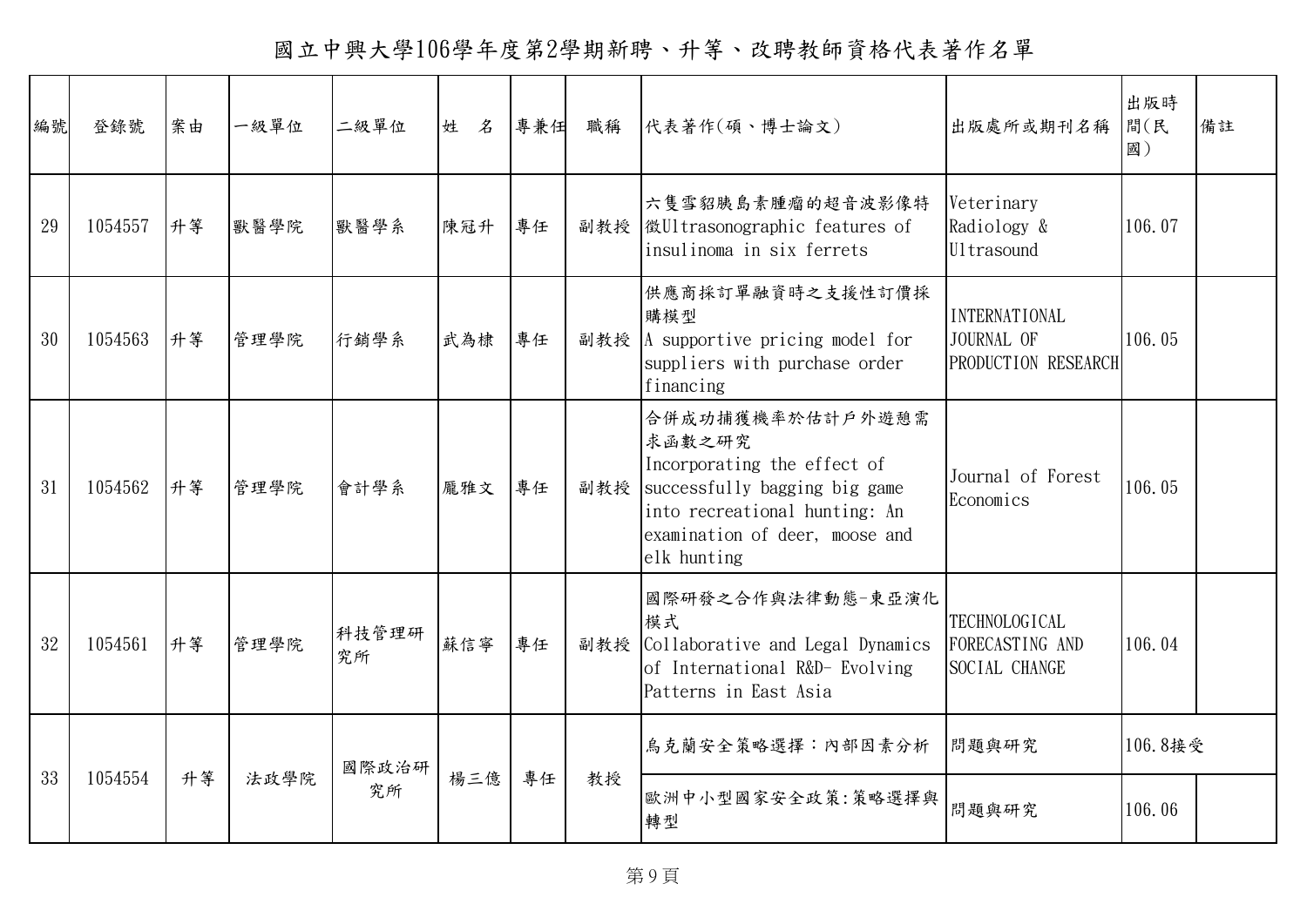國立中興大學106學年度第2學期新聘、升等、改聘教師資格代表著作名單

| 編號 | 登錄號     | 案由                     | 一級單位          | 二級單位                | 姓 名 | 專兼任 | 職稱 | 代表著作(碩、博士論文)                                                                                                                                     | 出版處所或期刊名稱                                     | 出版時<br>間(民<br>國) | 備註   |
|----|---------|------------------------|---------------|---------------------|-----|-----|----|--------------------------------------------------------------------------------------------------------------------------------------------------|-----------------------------------------------|------------------|------|
| 34 | 1054560 | 升等                     | 體育室           |                     | 梁建偉 | 專任  |    | 2015年美洲盃足球賽黃、紅牌之分析<br>助理教授 Research of the red and yellow<br>cards in 2015 Copa America                                                          | 成大體育學刊                                        | 105.10           |      |
| 35 | 1054526 | 改聘                     | 農業暨自然<br>資源學院 | 森林學系                | 柳婉郁 | 專任  | 教授 | 考慮碳吸存與碳排放因素下最適森林<br>疏伐空間規劃之研究<br>Modelling the spatial forest-<br>thinning planning problem<br>considering carbon sequestration<br>and emissions | <b>FOREST POLICY AND</b><br><b>ECONOMICS</b>  | 106.05           |      |
| 36 | 1054552 | 改聘                     | 文學院           | 外國語文學<br>系進修學士<br>班 | 張旭琪 | 兼任  |    | 輔助聽覺與視覺在台灣高等教育英語<br>教學上之成效<br>助理教授 Complementary aural and visual<br>English language instruction in<br>Taiwanese higher education               | 美國貝瑞大學                                        | 105.06           | 博士論文 |
| 37 | 1054524 | 改聘                     | 法政學院          | 法律學系                | 羅俊瑋 | 兼任  | 教授 | 鹿特丹規則就託運人義務與責任規定<br>之研究:以危險貨物為中心                                                                                                                 | 東海大學法學研究                                      | 105.08           |      |
| 38 | 1054523 | 兼任教<br>師送審<br>教師資<br>格 | 生命科學院         | 轉譯醫學博<br>士學位學程      | 廖采苓 | 兼任  |    | 臺灣類風溼性關節炎患者罹患結核病<br>之風險, 2001-2011<br>助理教授 Risk for Mycobacterial Disease<br>among Patients with Rheumatoid<br>Arthritis, Taiwan, 2001-2011      | EMERGING INFECTIOUS 104.08<br><b>DISEASES</b> |                  |      |